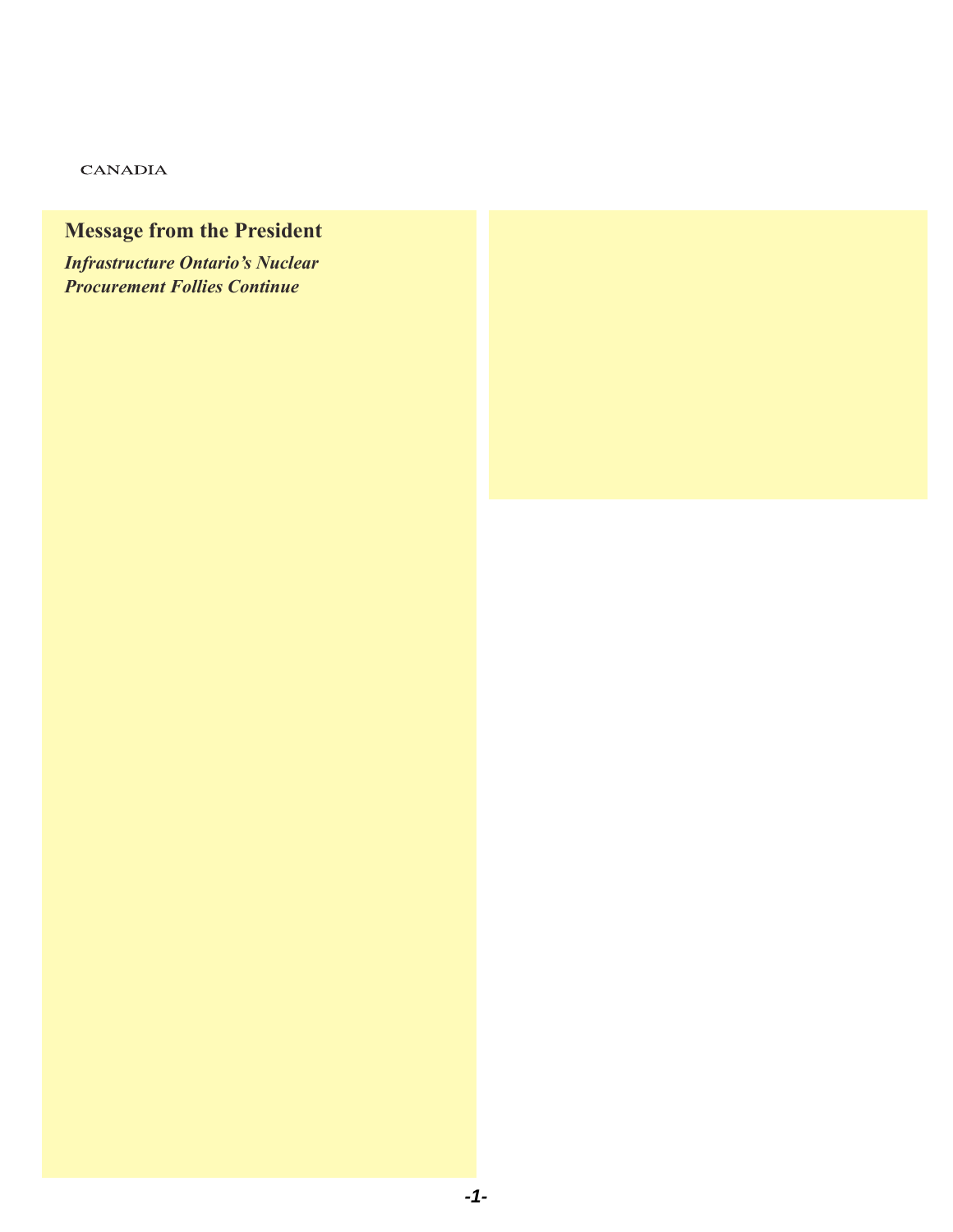## **Bruce Power New Build Gets Community Support**

In early April, the Canadian Environmental Assessment Agency and the Canadian Nuclear Safety Commission (CNSC) released two documents for public comment related to Bruce Power's new nuclear power plant. Brue Power is proposing to build up to 4 new nuclear reactors (4,000 MW) at the existing Bruce Nuclear site, north of Kincardine, Onario. The draft Environmental Impact Statement (EIS) guidelines, identifies the information needed to examine any potential environmental effects from the proposed project. The second document, the draft Joint Review Panel (JRP) agreement lays out the proposed procedures for selecting JRP members, terms of reference and review process. Public comments on both documents, written in either English or French are due by June 18th, 2008.

On April 28th, Bruce Power's proposal received a ringing endorsement from a new citizens' group. Local residents, calling themselves "Citizens for Bruce C", want the province's first new nuclear plant in a generation to be built at the Bruce site. Reasons cited for the project being located at the Bruce include strong community support, an experienced work force and Bruce Power's ability to attract investment.

The group's Steering Committee includes representatives from the local business community, labour groups, and Chamber of Commerce. The campaign has launched a website, www.citizensforbrucec.com . The site contains information relevant to the Bruce proposal and a petition of support local residents can sign. Over the next several weeks the group plans to place advertisements in local papers and radio stations.



The website's opening page notes that local communities have been the host to one of the most successful nuclear facilities in the world. It also calls on the community to let policy-makers know that residents recognize the benefits that accrue from such a project. According to an analysis conducted by Dr. Harry Kitchen of Trent University, the new build project would inject \$584M into the local economy during construction and another \$238M a year over the 60 year operation of the plant.

# **And Then There Were Three**

Infrastructure Ontario issued a brief news release on April 8th indicating that their Nuclear Procurement Project had moved to the next step with bilateral commercial meetings. The release also noted that GE Hitachi Nuclear Energy had made a business decision to withdraw from the competitive process and focus on licensing efforts for their ESBWR design with the U.S. Nuclear Regulatory Commission.

According to a Toronto Star article the following day, experts were saying that the company was caught off guard by the invitation to bid. Now that its Canadian operation was part of the "Team Candu" bid, GE Hitachi found itself in a difficult situation.

GE Canada has operated here for over a hundred years beginning with its manufacturing facility in Peterborough Ontario. This Canadian operation has worked closely with AECL and helped build Ontario's first nuclear power reactor

## **Waste Management Activities Make Progress**

Back in March, the Nuclear Waste Management Organization (NWMO) released its 2007 Annual Report. Aptly titled, "Moving Forward Together", the Report identified the Government of Canada's acceptance of the NWMO's recommended Adaptive Phased Management (APM) approach for long-term care of used fuel. APM is described as being "both a technical method and a management system, with the emphasis on adaptability." From the technical perspective, it is centralized containment and isolation of used fuel in a deep geological repository. However, the management system

provides for "manageable phases" each with a decision point allowing for go, no-go decisions. For example, APM provides an option for shallow underground storage at the central site, as well as continuous monitoring and retrievability for an extended period.



With the Government's acceptance of APM, the NWMO will transition from a study group to a sustainable implementing organization. The

*CANDU Fuel Bundle, Courtesy of AECL*

NWMO will now be responsible for implementing the five-year plan they drafted, "Implementing Adaptive Phased Management: 2008 to 2012. The NWMO posted the draft plan on their website in April and is now seeking public comment. Also, posted for public comment is a proposed Transparency Policy. This reflects the NWMO's commitment to being "open and transparent" in their process, communications and decision-making.

Also in April, the CNSC released two documents related to Ontario Power Generation's (OPG) proposed Deep Geologic Repository (DGR) Project for public comment. OPG is proposing to store low and intermediate-level radioactive waste in the municipality of Kincardine, Ontario. The draft Environmental Impact Statement (EIS) guidelines and the draft Joint Review Panel (JRP) agreement are posted at: www.ceaa-acee.gc.ca (Canadian Environmental Assessment Registry. Written comments, in either English or French, on the draft documents must be received no later than June 18th, 2008.

According to OPG's 2007 Annual Report on the Project, the DGR would be located about 680 metres below ground surface in low permeability limestone, beneath a 200 metre thick layer of low permeability shale. Open houses were held in October 2007 in the communities of Kincardine, Port Elgin, Owen Sound, Walkerton, Wiarton, Chesley and Ripley. OPG also met several times with representatives of the Saugeen Ojibway Nations during the year. As well, three project specific newsletters were distributed to more than 25,000 residences.

Following additional design work, safety assessments, drilling and testing over the next three years, OPG expects to submit the EIS to the Joint Panel in 2011.

## **Nuclear Energy and the Transition to a Low Carbon Economy**

In an April 2008 speech to the European Nuclear Assembly conference in Brussels, European Energy Commissioner Piebalgs spoke about the importance of nuclear energy for the reduction of CO2 emissions.

"Nuclear energy makes an important contribution to our fight against climate change and our security of energy supply…The EU needs substantial investments in order to replace its ageing power plants. A large number of currently operating power plants will reach the end of their lifespan before 2030. In order to make the necessary investments possible, the Commission is examining ways to address difficulties related to licensing, financing and different nuclear liability regimes."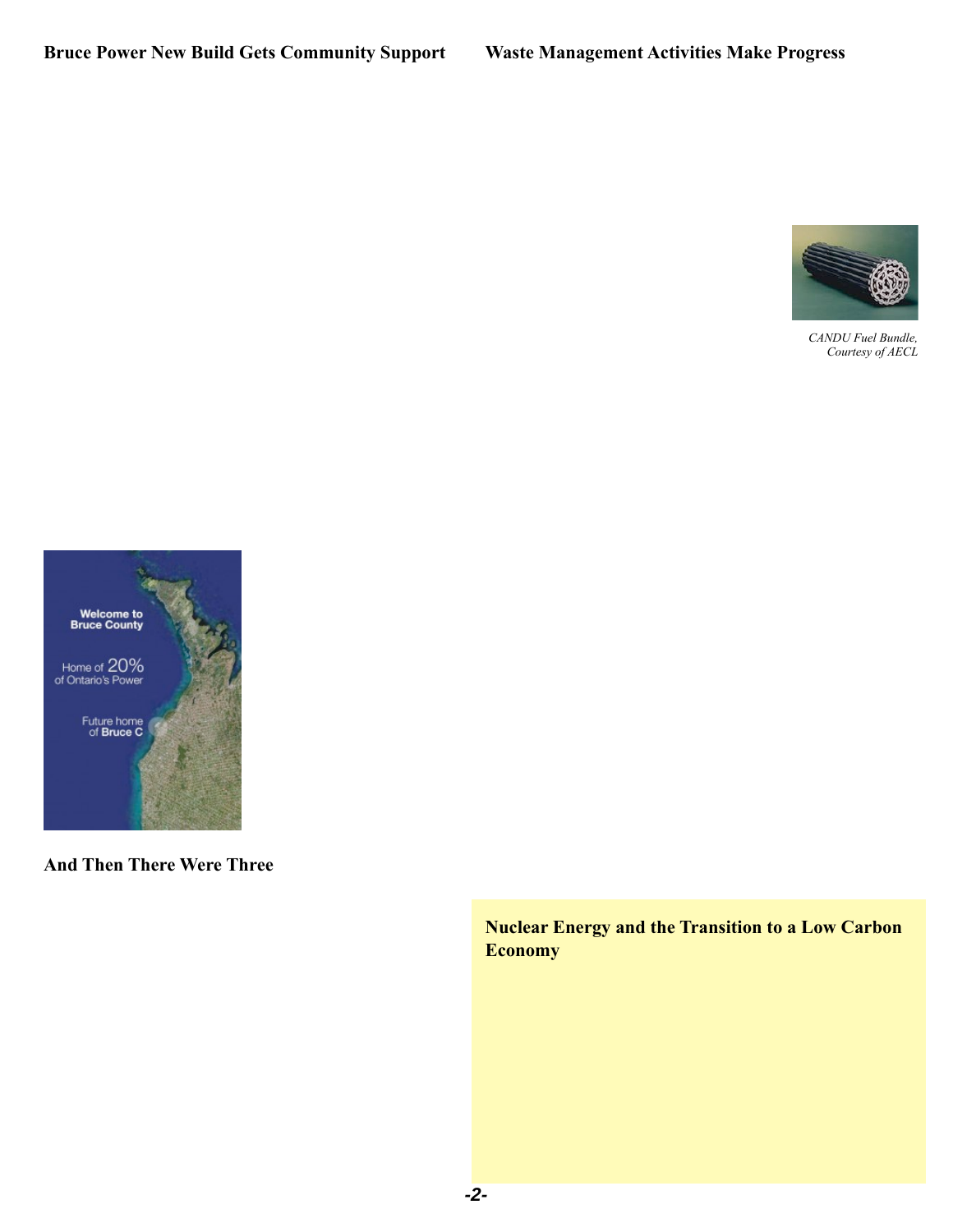## **Japan and France Share Nuclear Vision**



The prime ministers of Japan and France issued a joint statement on their shared vision of nuclear energy on April 11th in Tokyo. Both countries see nuclear energy as having a "paramount role for prosperity and sustainable development in the 21st century."

*Rokkasho reprocessing plant, Courtesy of the Federation of Electric Power Companies of Japan (FEPC)*

Nuclear energy supplies 75% of France's electricity. It also earns

over 3 B EUR a year from electricity exports supported by its very low cost of generation and is a major exporter of reactors, fuel products and services. Japan imports about 80% of its energy requirements. About 30% of the country's electricity is supplied by 55 nuclear reactors—this expected to increase to about 40% by 2017.

The joint statement says that nuclear energy is becoming increasingly important to international energy security and for tackling global warming. Both countries indicated that they

would be pushing to have global warming, and the role of nuclear energy in helping to address it, on the upcoming G8 agenda in July

Japan's greenhouse gas emission rose 7.7% between 1990 and 2005. The country's Kyoto target calls for emissions to be reduced by 6% from 1990 levels by 2012. The increase means Japan must now reduce emissions by 13.7%.

Just six days later, Japan's Prime Minister announced plans to step up the promotion of nuclear power with an international conference held by Japan's Atomic Industrial Forum. These remarks precede the opening of a controversial nuclear reprocessing facility in northern Japan. The Rokkasho plant, Japan's first largescale reprocessing plant will allow nuclear waste to be recycled by extracting uranium and plutonium.

### **Worth Repeating….**

"Our country leads the world in uranium production; we have our own CANDU technology; we are seeing new build opportunities both in Ontario and New Brunswick. We have a brilliant workforce that is second to none. You can be the best in the world."

*Although considered by some to be old news, remarks made by the Hon. Gary Lunn, Canada's Minister of Natural Resources to the February 2008 Canadian Nuclear Conference are worth repeating.*

Hope facility no earlier than Q3 of this year. A full restart is dependent upon CNSC approval.

Some delays have been encountered with the second new mining area at McArthur River. A contingency plan is being developed to address the challenges affecting the production schedule for 2009. These delays are not expected to have any impact on production beyond 2009.

## **Canadian Attitudes to Nuclear Power—Almost Glowing!**

 January telephone poll of Canadians conducted for the Canadian Nuclear Association by Ipsos Reid shows increasing support for nuclear energy, including building new and refurbishing existing plants. Energy supply concerns are also high on the public's agenda (one in ten Canadians - up 8 points from the previous year.) Some of the highlights are as follows:

- Forty seven percent of Canadians support nuclear energy—up 12 points from February 2005. Solar, wind, hydroelectric and natural gas receive higher ratings.
- Support for nuclear is strongest in Ontario (65%) and Saskatchewan at (55%). Quebec has the lowest support at twenty-two percent.

• Support for nuclear energy continues to increase (from 2005) in all parts of the country except Alberta.

• Canadians continue to be more supportive of upgrading and refurbishing existing reactors than building new ones (67% vs 48%). Even in Quebec where support for nuclear is lowest, 51% support refurbishing.

• More than one half (55%) of Canadians cannot mention any top of mind benefits to nuclear power. Among those that do, 21% mention environmentally friendly, 15% as clean and 6% as a source of electricity

• A majority (59%) feel that their confidence has improved (31%) or stayed the same (28%).

### **Strong First Quarter for Cameco**

On May 13, 2008, Cameco Corporation reported that first quarter net earnings were 125 percent higher than those in Q1 2007 driven by better uranium and gold business results. The average realized selling price of uranium was up 55 percent compared to the same period in 2007 and reported sales volumes were up 17 percent.

Progress also continued to be made at Cigar Lake. In October 2006, a rock fall caused the flooding of this development. In April 2008, Cameco submitted an application to the Canadian Nuclear Safety Commission (CNSC) to allow dewatering and other remediation work leading up to, but not including the restart of construction. The CNSC is developing a schedule for the review of this application. Cameco anticipates production to start up in 2011 at the earliest. This will be dependent upon successfully dewatering the mine, completing an assessment of the underground development and incorporating the findings into the new mine development and production plans. As well, Cameco projects that UF6 production will resume at the Port

- One half (53%) of Canadians feel their province doesn't have enough energy. Supply concerns are most acute in Ontario (only 38% think there is enough supply) and British Columbia (40%).
- In Ontario 60% feel the government is moving either too slowly (25%) or somewhat slowly (35%) in building new nuclear facilities.

As well, the poll found that two-thirds of Canadians (64%) don't think conservation efforts will be enough to ensure supply.

Additional information on the results can be found at: http://cna.ca/ english/index2.asp

At the end of the day, the critical deciding factor will be the extent to which the Government of New Brunswick feels that the Team CANDU feasibility study meets "certain conditions" laid out in the MZConsulting Report.

| Canadian Views of Nuclear Energy:                                        |                     |
|--------------------------------------------------------------------------|---------------------|
| Keeping Pace                                                             |                     |
| <b>Final Benefit</b>                                                     |                     |
| Sabra West Ass                                                           |                     |
| The Canadian Nuclear Association                                         |                     |
| February 2008                                                            |                     |
| Martin Hrobsky<br>Senior Research Hanager<br>Ignes Reid Public Affairs   |                     |
| <b>John Wright</b><br>Senior Vice President<br>Donos Reid Public Affairs |                     |
|                                                                          |                     |
|                                                                          | <b>B</b> lpsos#Reid |
|                                                                          |                     |
|                                                                          |                     |
|                                                                          |                     |

*continued...*